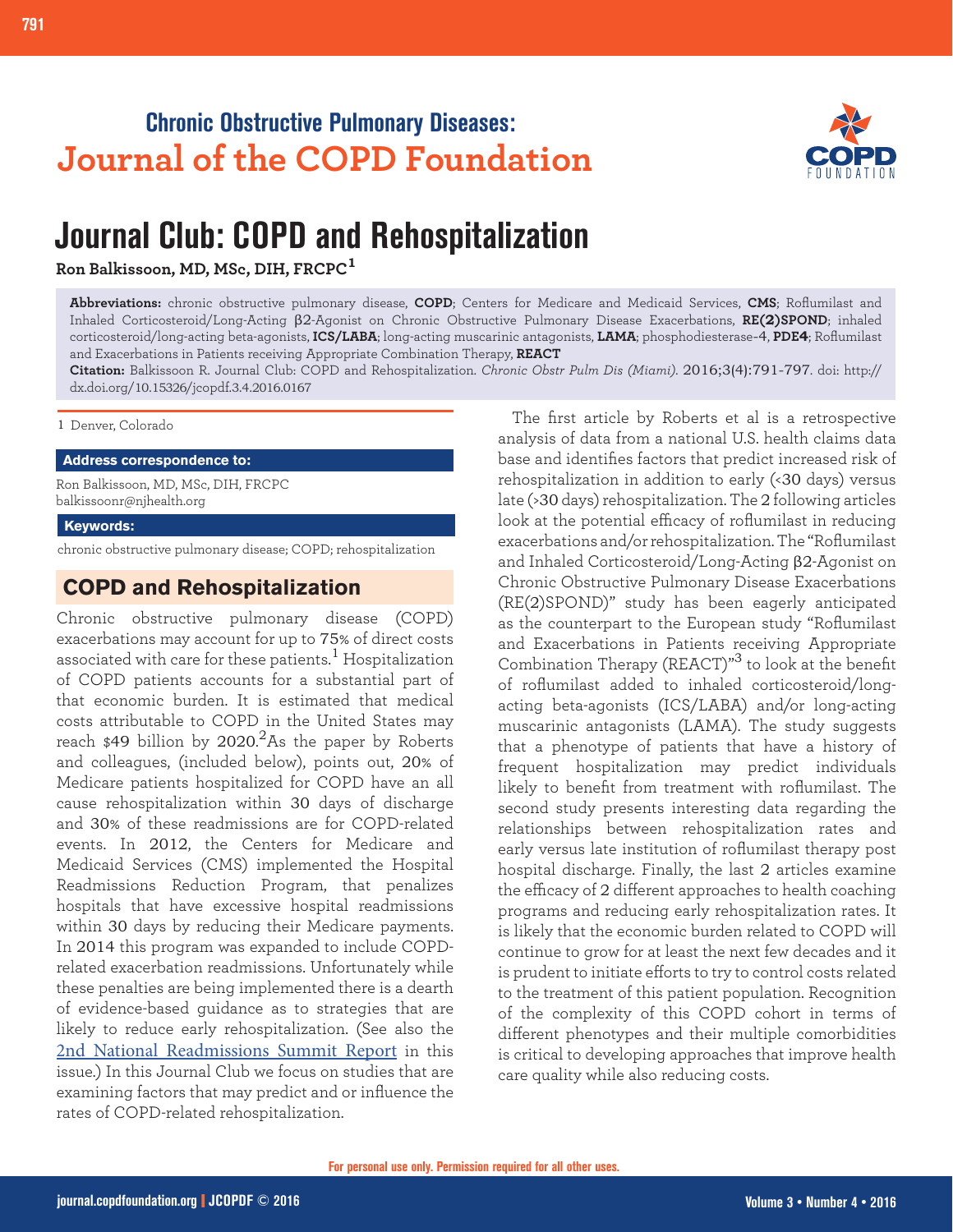## **Abstract 1 A retrospective analysis to identify predictors of COPD-related rehospitalization**

Roberts MH, Clerisme-Beaty E, Kozma CM, Paris A, Slaton T, Mapel DW. *BMC Pulm Med*. 2016; 16(1):68. doi: http://dx.doi.org/10.1186/s12890-016-0231-3

#### **BACKGROUND:**

Chronic obstructive pulmonary disease (COPD) is often associated with recurrent hospitalizations. This study aimed to identify factors related to COPD rehospitalization.

### **METHODS:**

A national US claims database was used to identify patients, aged ≥40 years, hospitalized for COPD. Their first COPD-related hospital admission date in 2009 was set as the index date, with post-discharge COPD-related rehospitalization assessed for 180 days post-index date. Data were analyzed for: 1) all eligible patients in whom early COPD-related rehospitalization was evaluated (1-30 days post discharge; all-patient cohort) and 2) a patient subset not rehospitalized early in whom late COPD-related rehospitalization was evaluated (>30 days post discharge to 180 days post-index date; late cohort). Logistic regressions controlling for age and sex assessed potential COPDrelated rehospitalization predictors. Variables from the 360-day pre-index period and index hospitalization were evaluated for each cohort, and 30-day postdischarge variables evaluated for the late cohort.

#### **RESULTS:**

**Comments** comorbidities; COPD-related drug therapies; and Of 3612 patients with an index hospitalization, 4.8 % (174) had an early COPD-related rehospitalization, and of the remaining 3438 patients, 13.7 % (471) had a late COPD-related rehospitalization. Several pre-index variables were predictive of early COPDrelated rehospitalization including: pneumonia; prior hospitalizations. In patients not rehospitalized early, the strongest predictor of late COPD-related rehospitalization was pre-index COPD-related hospitalization (OR = 3.64 [P < 0.001]). The strongest index hospitalization factors predictive of late COPDrelated rehospitalization were use of steroids (any route: OR = 1.62 [P = 0.007]) and nebulizers (OR = 1.65

[P = 0.007]); neither predicted early COPD-related rehospitalization. Generally, factors predicting COPDrelated rehospitalization were similar in both cohorts.

#### **CONCLUSIONS:**

Several pre-index variables were associated with COPD-related rehospitalization. A strong predictor of COPD-related rehospitalization was prior hospitalization during the pre-index period, particularly with a primary COPD diagnosis, whilst other predictive factors related to increased COPD severity; these may be useful indicators for COPDrelated rehospitalization risk assessment. Some factors, e.g., recurrent pneumonia and exacerbations, may be modifiable.

### **KEYWORDS:**

Chronic obstructive pulmonary disease (COPD); Comorbidity; Exacerbations; Readmission predictors; Rehospitalization; Utilization

# **Comments**

This retrospective analysis had a relatively unique data source that contained data from inpatient pharmacies, as well as medical and outpatient pharmacies. Perhaps it is no surprise that prior hospitalization in the previous year and pneumonia were predictive of early rehospitalization. Other comorbidities that were associated with early rehospitalization included anxiety, asthma, diabetes, hypoxia, ischemic heart disease and dyspnea while notably, hypertension, pulmonary vascular disease, stroke, depression and congestive heart failure were not. Late rehospitalization seemed to be associated with the same comorbidities as early rehospitalization in addition to congestive heart failure, depression, hypertension and osteoporosis and pulmonary vascular disease. Drug-related therapies looked at antibiotics, inhaled steroids, non-inhaled steroids, long-acting beta-agonists and short-acting beta-agonists and anticholinergics. Interestingly pre-index inhaled steroid use was not predictive of an early rehospitalization but was predictive of a late COPD-related hospitalization. All the other classes of medications were predictive of both late and early hospitalizations. One interpretation of this data could be that inhaled steroid use may be protective against early rehospitalization. Interestingly, pre-index influenza or pneumonia vaccines were also predictive of early COPD hospitalization. The findings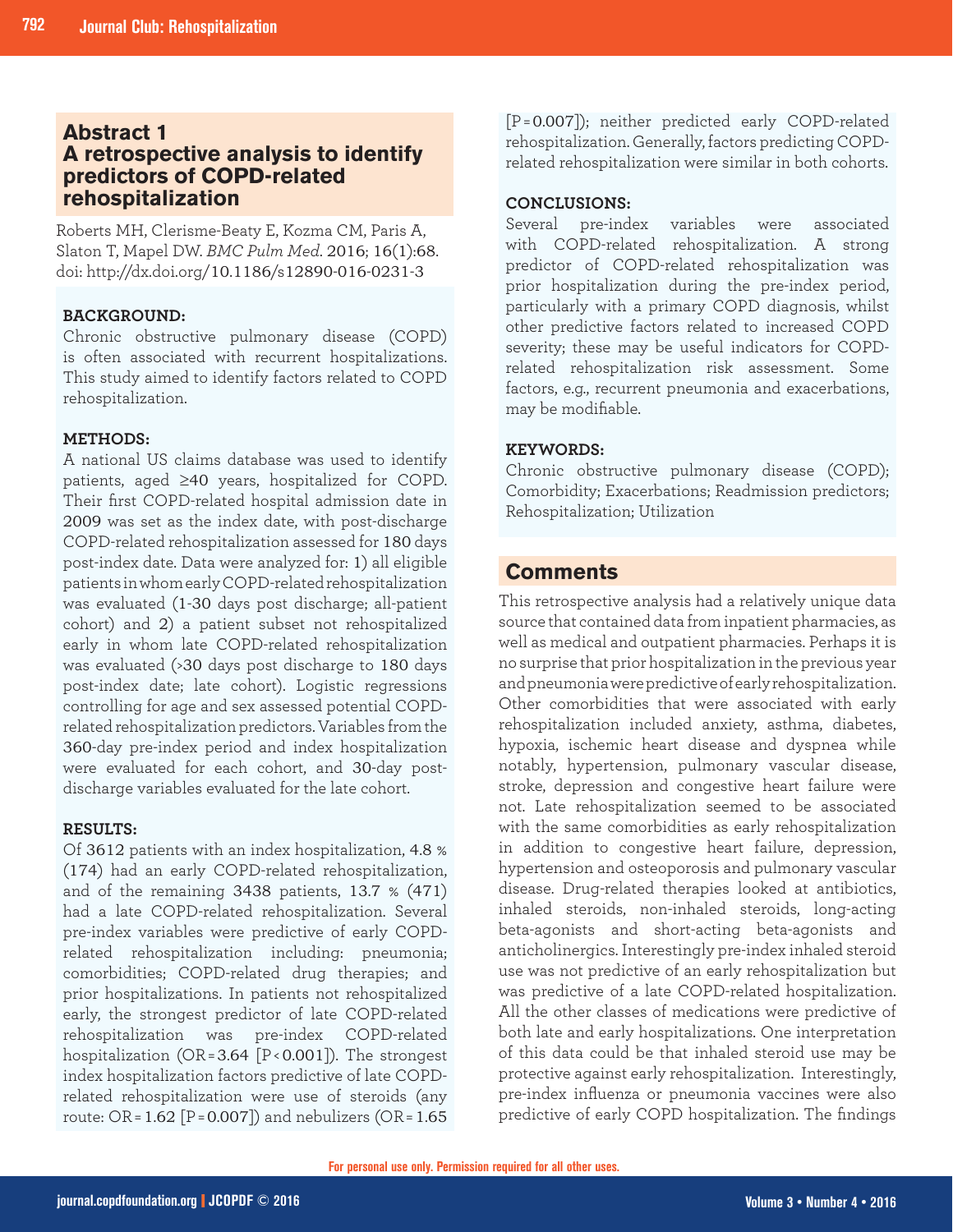from this study can provide useful information in the design of prospective studies with regard to parameters that should be included for developing risk stratification systems and specific interventions that will reduce the rate of COPD rehospitalizations.

# **Abstract 2 Effect of roflumilast and inhaled corticosteroid/long-acting β2-agonist on chronic obstructive pulmonary disease exacerbations (RE(2) SPOND). A randomized clinical trial**

Martinez FJ, Rabe KF, Sethi S, et al. *Am J Respir Crit Care Med*. 2016; 194(5):559-567. doi: http://dx.doi.org/10.1164/rccm.201607-1349OC

## **RATIONALE:**

Moderate and severe exacerbations are incompletely prevented by maximal inhalation therapy in patients with severe chronic obstructive pulmonary disease.

#### **OBJECTIVES:**

To determine whether roflumilast reduces moderate and/or severe chronic obstructive pulmonary disease exacerbations in patients at risk for exacerbations despite treatment with inhaled corticosteroid/longacting β2-agonist with or without a long-acting muscarinic antagonist (LAMA).

#### **METHODS:**

In this 52-week, phase 4, double-blind, placebocontrolled RE(2)SPOND (Roflumilast Effect on Exacerbations in Patients on Dual [LABA/ICS] Therapy) trial (NCT01443845), participants aged 40 years or older with severe/very severe chronic obstructive pulmonary disease, chronic bronchitis, two or more exacerbations and/or hospitalizations in the previous year, and receiving inhaled corticosteroid/ long-acting β2-agonist with or without LAMA daily for 3 or more months were equally randomized to once-daily roflumilast, 500 μg (n = 1,178), or placebo (n = 1,176). Stratification was based on LAMA use.

#### **MEASUREMENTS AND MAIN RESULTS:**

Although rate of moderate or severe exacerbations per patient per year (primary endpoint) was reduced by 8.5% with roflumilast versus placebo, the betweengroup difference was not statistically significant (rate ratio, 0.92; 95% confidence interval, 0.81- 1.04; P = 0.163). However, roflumilast improved lung function, and in a post hoc analysis roflumilast significantly reduced the rate of moderate or severe exacerbations in participants with a history of more than three exacerbations and/or one or more hospitalizations in the prior year. Adverse eventrelated discontinuations occurred in 11.7% roflumilasttreated and 5.4% placebo-treated participants. Deaths occurred in 2.5% roflumilast and 2.1% placebo participants.

#### **CONCLUSIONS:**

Roflumilast failed to statistically significantly reduce moderate and/or severe exacerbations in the overall population. Roflumilast improved lung function and reduced exacerbations in participants with frequent exacerbations and/or hospitalization history. The safety profile of roflumilast was consistent with that of previous studies. Clinical trial registered with www. clinicaltrials.gov (NCT01443845).

#### **KEYWORDS:**

bronchodilators; clinical trial; hospitalization; phosphodiesterase-4 inhibitor PMID: 27585384

## **Comments**

Roflumilast is a phosphodiesterase-4 (PDE4) inhibitor that had been shown in earlier trials to reduce the risk of exacerbations in patients with COPD not on other maintenance medications reported to reduce exacerbations such as ICSs/LABAs and/or LAMAs. The trial Roflumilast and Exacerbations in Patients Receiving Appropriate Combination Therapy (REACT) trial was a European study published last year that used the enteric coated version of roflumilast and demonstrated the efficacy of roflumilast in combination with ICS/LABA with or without LAMA in reducing moderate to severe exacerbations in patients with 2 or more exacerbations and/or hospitalizations in the prior 12 months. The Food and Drug Administration-approved formulation of roflumilast is not film (enteric) coated and thus required a separate study of efficacy with the similar study design. The authors for the RESPOND trial provide a very thoughtful discussion of possible factors that may contribute to why the REACT trial met the primary endpoint (reduction in moderate to severe exacerbations)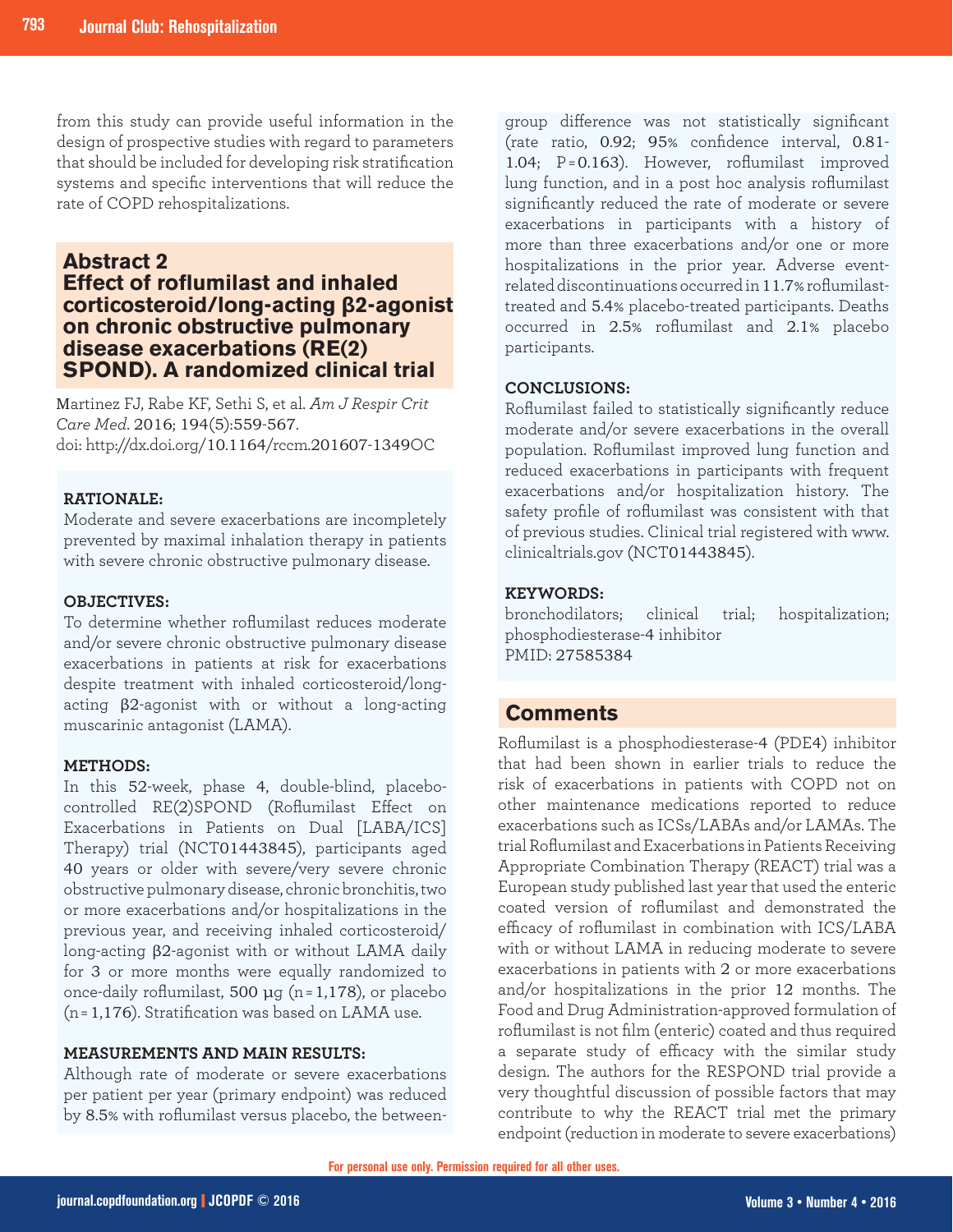whereas the RESPOND trial did not. The investigators point to the fact that RESPOND had 10% more patients with very severe airflow obstruction and a higher proportion of patients with more than 2 exacerbations (24%-25%) versus in the REACT trial (10%-11%). There were also differences in the definitions of exacerbations and definitions of "end of exacerbations". Further, the highest dose of ICS/LABA allowed in the REACT was fluticasone/salmeterol 500/50 whereas in RESPOND only the 250/50 dose was allowed. The RESPOND trial did not initially allow patients to be on LAMA but later amended the protocol to allow LAMA use, and this may explain the lower percentage of patients that were on *triple therapy* (ICS/LABA/LAMA) in the RESPOND trial. The difference in the formulations with regard to film coating was felt to not likely contribute to the difference as studies have shown bioequivalence between the formulations and there were no differences between the studies in bioequivalence. Two subgroups (men and those on fluticasone/salmeterol 250/50) did show statistically significant reductions in rates of moderate and severe exacerbations for roflumilast versus placebo in the RESPOND study. About 65% of participants in both treatment arms were on fluticasone/ salmeterol and 35% on budesonide/formoterol. Also, the authors report that there was a lower number of patients with 3 or more prior exacerbations in the RESPOND study compared to the REACT study. Hence, there are several study design issues that may provide plausible explanations and insights as to why there were differences in results for RESPOND versus REACT. While the RESPOND trial did not meet its primary endpoint for a broad population of COPD patients it perhaps helped to further refine our definition of a subphenotype (i.e., previous history of hospitalization and/ or frequent [4 or more] exacerbations in the previous 12 months) that are likely to experience a significant reduction in moderate to severe exacerbations.

## **Abstract 3 Benefits of early roflumilast treatment after hospital or emergency department discharge for a COPD exacerbation**

Lee Q, Mocarski M, Sun SX. *Am Health Drug Benefits*. 2016; 9(3):140-150

## **BACKGROUND:**

Chronic lower respiratory disease, which includes chronic obstructive pulmonary disease (COPD), is the third leading cause of death in the United States. Roflumilast is an oral, once-daily, selective phosphodiesterase-4 inhibitor approved for reducing the risk for COPD exacerbations in patients with severe COPD associated with chronic bronchitis and a history of exacerbations.

### **OBJECTIVES:**

To evaluate the effects of roflumilast treatment timing on COPD exacerbation rates (primary objective) and on resource utilization and healthcare costs (secondary objective) after hospital or emergency department discharge associated with a COPD exacerbation.

#### **METHODS:**

In this retrospective cohort study, claims data from March 2011 to March 2013 were extracted from Truven Health MarketScan combined commercial healthcare claims and Medicare supplemental claims databases and were analyzed to compare the exacerbation rates and the healthcare resource utilization and costs between the early roflumilast treatment (treatment initiation ≤30 days after hospital or emergency department discharge) and the delayed roflumilast treatment (treatment initiation 31-180 days after discharge) cohorts. Multivariate logistic regression and generalized linear models with loglink function and gamma distribution were adjusted for age, sex, insurance plan type, COPD disease complexity, and comorbidities.

## **RESULTS:**

A total of 995 patients (N = 280 early roflumilast treatment,  $N = 715$  delayed roflumilast treatment) were included. Compared with the delayed roflumilast treatment group, patients in the early roflumilast treatment group were 39% less likely to have an exacerbation after hospital discharge (P = .004). The patients receiving early roflumilast treatment also had 42% (P = .003) and 37% (P = .005) lower risks for COPD-related and all-cause rehospitalizations, respectively, than patients in the delayed roflumilast treatment group. Significantly fewer patients receiving early roflumilast treatment had moderate  $(P = .013)$  or severe  $(P = .002)$  exacerbations. Early roflumilast treatment also was associated with reduced annualized COPD-related (P = .012) and allcause ( $P = .009$ ) rehospitalizations, outpatient visits per patient (P <.001 for COPD-related and all-cause), and procedures or therapies (COPD-related, P = .016; all-cause,  $P = .009$ ). The early treatment group had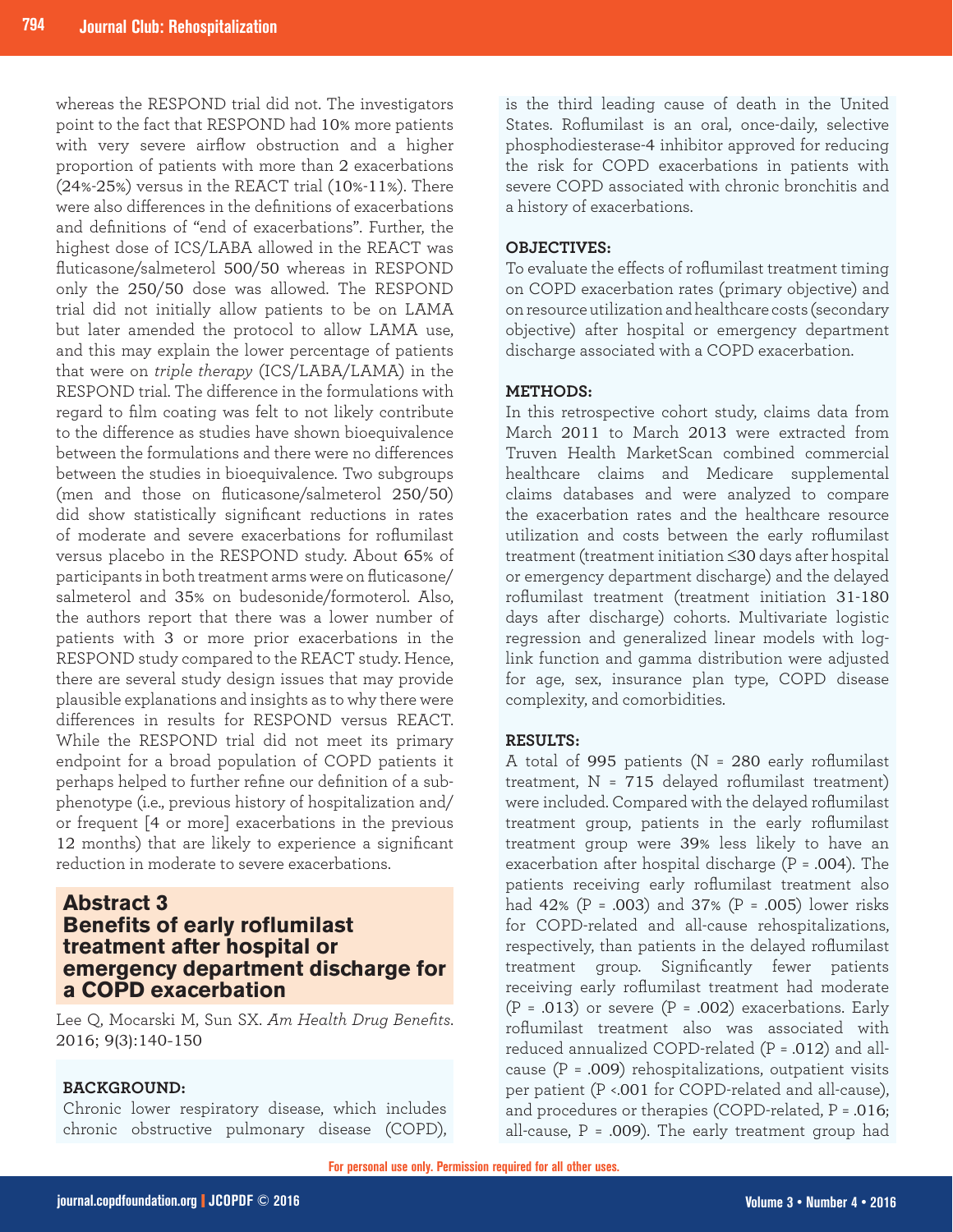fewer COPD-related emergency department visits per patient than the delayed roflumilast treatment group (P = .035), and the total mean annualized COPDrelated and all-cause costs were reduced by  $$7273$  (P = .014) and  $$14,111$  (P = .002), respectively. Multivariate analyses showed that early treatment was associated with lower COPD-related and all-cause annualized health services costs per patient annually (P <.001 for both).

## **CONCLUSION:**

In this real-world study, the patients with COPD who initiated roflumilast treatment ≤30 days after a hospital or emergency department discharge for a COPD-related exacerbation experienced fewer subsequent exacerbations and rehospitalizations, reduced healthcare utilizations, and lower healthcare costs than the patients who delayed their roflumilast treatment.

#### **KEYWORDS:**

chronic obstructive pulmonary disease; exacerbations; healthcare costs; healthcare utilization; hospital discharge; rehospitalization; roflumilast PMID: 27606039

**Comments**

This is a retrospective data base analysis that compares early versus late initiation of roflumilast therapy post discharge and suggests that early institution of therapies in the first 30 days post discharge was associated with a reduction in early readmissions. Patients with asthma were not excluded from this analysis and this clearly influences how one should evaluate the data. While one must be mindful of the limitations of a retrospective study like this with regard to such factors as misdiagnosis between asthma and COPD and that patients were not randomly and evenly assigned to early versus late institution of roflumilast, it certainly provides enough food for thought as to the merits of examining this question in a prospective study.

## **Abstract 4 Health coaching and COPD rehospitalization: A randomized study**

Benzo R, Vickers K, Novotny PJ, et al. *Am J Respir Crit Care Med*. 2016 Mar 8. [Epub ahead of print]

#### **RATIONALE:**

Hospital readmission in Chronic Obstructive

Pulmonary Disease (COPD) has attracted attention due to the burden to patients and the Health Care system. There is a knowledge gap on approaches to reduce COPD readmissions.

### **OBJECTIVE:**

Determine the effect of comprehensive Health Coaching, on the rate of COPD readmissions.

#### **METHODS:**

215 hospitalized for a COPD exacerbation were randomized at hospital discharge to Motivational Interviewing based Health Coaching plus a written action plan for exacerbations and a brief exercise advice versus usual care. Measures Rate of COPD related hospitalization during the year-followup.

#### **RESULTS:**

The Absolute Risk Reduction of COPD related rehospitalization by health coaching was 7.5% p=0.01, 11.0% p=0.02, 11.6% p=0.03, 11.4% p=0.05 and 5.4% p=0.24 at 1, 3, 6, 9, and 12 months compared to the control group. The Odds Ratio for COPD Hospitalization on the Intervention Arm Compared to the Control was 0.08 (CI 0.01-0.70) at 1 month post discharge, 0.35 (CI 0.13-0.93) at 3 months post discharge, 0.30 (CI 0.12-0.73) at 6 months and 0.49 (CI 012-1.11) at 1 year post discharge. Missing value rate for the primary outcome was 0.4% (1 patient). Disease specific quality of life improved significantly in the health coaching group compared to the control group at 6 and 12 months by the Chronic Respiratory Questionnaire (CRQ) Emotional Score (Emotion-Mastery) and Physical Score (Dyspnea-Fatigue) p<0.05. There were no differences in the physical activity measured at any time points between groups. Conclusion Health Coaching may represent a feasible and possibly effective intervention to reduce COPD readmissions. Clinical trial registration available at www.clinicaltrials.gov, ID NCT01058486.

#### **KEYWORDS:**

COPD; Motivational Interviewing; Quality of Life; health coaching; self-management PMID: 26953637

## **Comments**

This study points out the value of early follow up, discharge education and patient empowerment as being very effective in reducing hospital readmissions.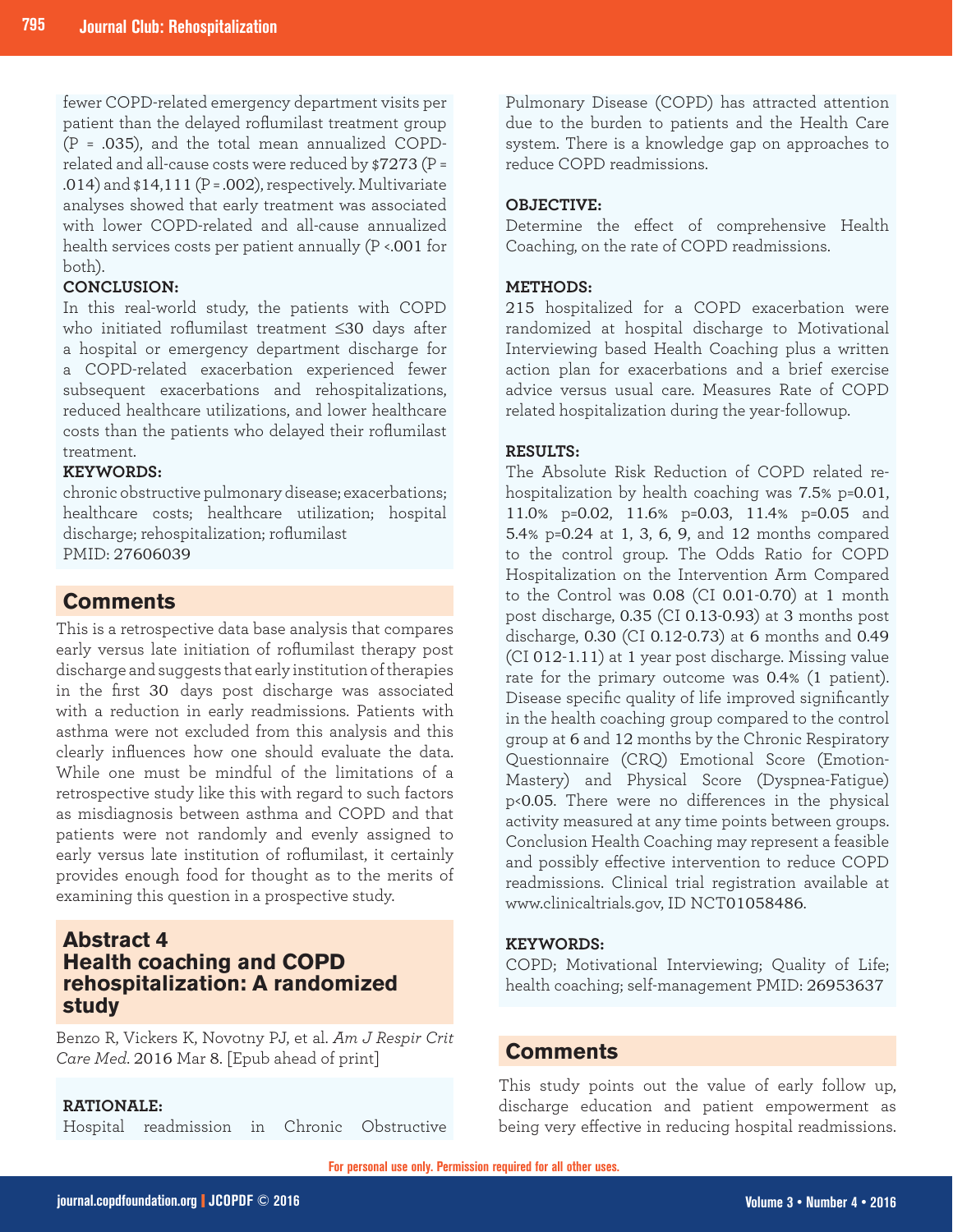In particular, it did show a significant impact on 30 day readmission rate as well as readmissions at 3 months and 6 months. It is also relatively low cost. It is interesting to note that it is reported that there was no difference in the rate of use of antibiotics and steroids between the 2 groups suggesting that it wasn't simply the factor of having easier access to medications or greater use of these medications in the intervention group. It would have been interesting to have more information on this particular aspect of the study. It is not explicitly stated that the control group were also given an action plan with a package containing 5 days of prednisone and antibiotics. This is encouraging data presenting a relatively affordable intervention that does seem to reduce early rehospitalization.

# **Abstract 5 The E-coach technology-assisted care transition system: a pragmatic randomized trial**

Ritchie CS, Houston TK, Richman JS, et al. *Transl Behav Med*. 2016;6(3):428-437

Care transitions from the hospital to home remain a vulnerable time for many patients, especially for those with heart failure (CHF) and chronic obstructive pulmonary disease (COPD). Despite regular use in chronic disease management, it remains unclear how technology can best support patients during their transition from the hospital. We sought to evaluate the impact of a technology-supported care transition support program on hospitalizations, days out of the community and mortality. Using a pragmatic randomized trial, we enrolled patients (511 enrolled, 478 analyzed) hospitalized with CHF/COPD to "E-Coach," an intervention with condition-specific customization and in-hospital and post-discharge support by a care transition nurse (CTN), interactive voice response post-discharge calls, and CTN followup versus usual post-discharge care (UC). The primary outcome was 30-day rehospitalization. Secondary outcomes included (1) rehospitalization and death and (2) days in the hospital and out of the community. E-Coach and UC groups were similar at baseline except for gender imbalance ( $p = 0.02$ ). After adjustment for gender, our primary outcome, 30-day rehospitalization rates did not differ between the E-Coach and UC

groups (15.0 vs. 16.3 %, adjusted hazard ratio [95 % confidence interval]: 0.94 [0.60, 1.49]). However, in the COPD subgroup, E-Coach was associated with significantly fewer days in the hospital (0.5 vs. 1.6, p = 0.03). E-Coach, an IVR-augmented care transition intervention did not reduce rehospitalization. The positive impact on our secondary outcome (days in hospital) among COPD patients, but not in CHF, may suggest that E-Coach may be more beneficial among patients with COPD.NIH trial registry number: NCT01135381Trial Protocol: http://dx.doi.org/ 10.1016/j.cct.2012.08.007.

## **KEYWORDS:**

Care transitions; Self-management; Telehealth PMID: 27339715 PMCID: PMC4987612

## **Comments**

I added this recently published study that looked at an interactive telephonic system that included motivational coaching before discharge but then was followed with an interactive voice response system that would ask set questions and based on responses might prompt preset educational responses for the patient or send red flag alerts that would lead to a nurse contacting the patient. They did not receive any package of medications to self administer at early signs of an exacerbation. This was a study of both cardiac patients and COPD patients and was negative for the primary outcome of rehospitalization within 30 days, though the COPD group did have few days in hospital overall. These 2 studies may point to some of the limitations of E-coaching versus *live* coaching systems and/or the impact of having an *emergency* package of medications to take home and start at the earliest signs of an exacerbation.